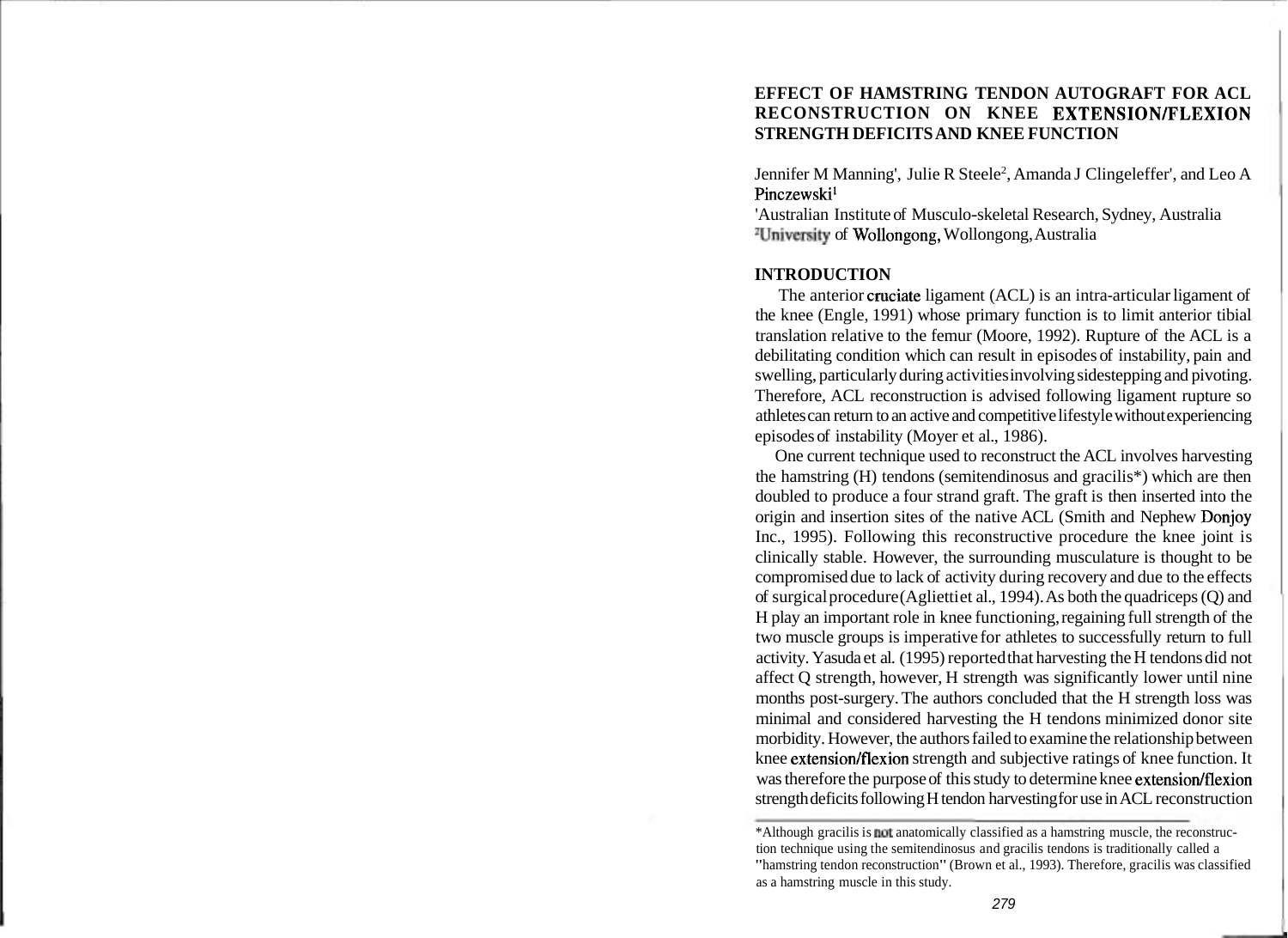and to determine if there was any relationship between lower limb strength deficits and subjective ratings of knee function.

### **METHODS**

Thirty unilateral, isolated subacute ACL deficient athletes (mean age =  $24.7 \pm 4.9$  years) who were patients of the North Sydney Orthopaedic and Sports Medicine Centre were randomly assigned to an experimental group  $(n = 15)$  and a control group  $(n = 15)$ . The experimental subjects had the H tendons harvested from their ACL uninjured limb. Therefore, they had one limb that underwent ACL reconstruction and one limb that underwent H tendon harvest. The control subjects had the H tendons harvested from their ACL injured limb. Therefore, they had one limb that underwent ACL reconstruction combined with H tendon harvest and one limb that did not undergo any treatment.

Following a standard warm up, the protocol of Kannus et a1.(1987) and a Cybex @ 11+ isokinetic dynamometer was used to assess the isokinetic and isometric strength of the Q and H. This procedure was completed on both limbs at pre-surgery and at 3 and 6 months post-surgery. Strength deficits were calculated (i.e., uninjured limb minus injured limb)using the Strength Scoring Scale of Kannus et al. (1987).

Subjective ratings of knee function were collected on the injured knee using the Subjective Assessment component of the International Knee Documentation Committee (IKDC) form at the same three testing sessions. The IKDC form is used to evaluate subjective ratings of knee function, activity level and symptoms of pain, swelling and partial and full giving way.

A two-way repeated measures ANOVA design with one between factor (subject group: experimental versus control) and one within factor (test session: pre-surgery and 3 and 6 months post-surgery) was used to determine if harvesting the H tendons significantly ( $p\leq0.05$ ) affected knee extension1 flexion strength. This was completed on the score for the Q and H as well as the total strength score (addition of Q and H scores).

The overall grade from the IKDC form was converted into ranked data. A Kruskal-Wallis one way ANOVA on ranks was completed to determine whether harvesting the H tendons significantly ( $p\leq 0.05$ ) affected the subjective rating of knee function. A Spearman **Rank** Order Correlation was then conducted to correlate subjective ratings of knee function and knee extension/flexion strength deficits.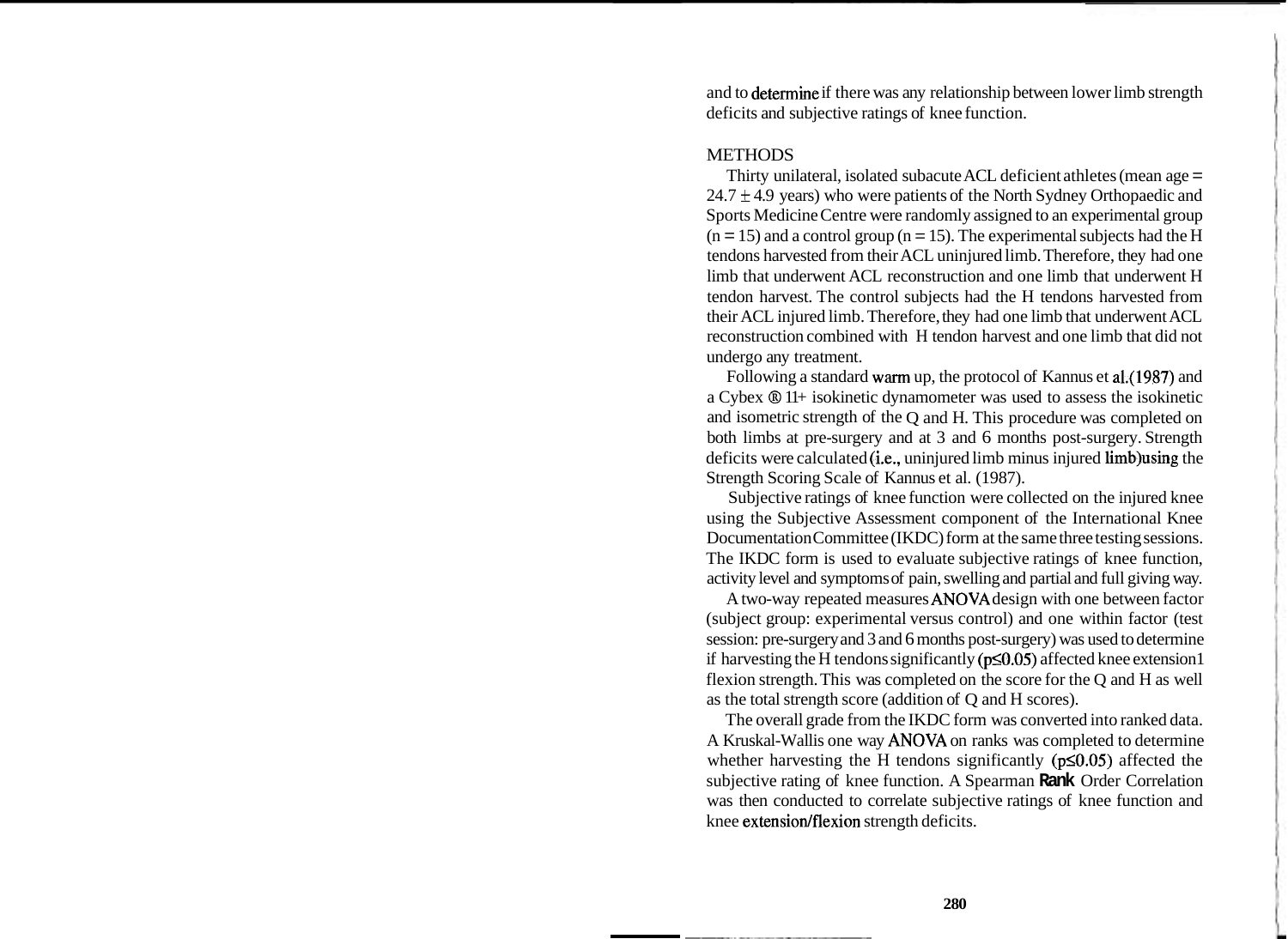## **RESULTS AND DISCUSSION**

The means and standard deviations for the Q, H and total strength scores for the experimental and control subjects are presented in Tablel.

## **Table 1.**

Knee strength scores for the experimental andcontrol subjects at pre-surgery and at 3 and 6 months post-surgery.

| Experimental |                  |             |      |          |    | Control |          |
|--------------|------------------|-------------|------|----------|----|---------|----------|
|              | <b>Test Week</b> | $\mathbf n$ | Mean | $\pm$ SD | n  | Mean    | $\pm SD$ |
| Quadriceps   | Pre              | 15          | 26.7 | 9.8      | 15 | 17.4    | 9.7      |
|              | 3 Months         | 15          | 18.2 | 8.7      | 15 | 13.3    | 14.2     |
|              | 6 Months         | 14          | 30.1 | 8.71     | 4  | 27.1    | 11.3     |
| Hamstring    | Pre              | 15          | 19.8 | 15.4     | 15 | 15.5    | 10.4     |
|              | 3 Months         | 15          | 18.3 | 8.8      | 15 | 5.6     | 6.9      |
|              | 6 Months         | 14          | 24.1 | 7.4      | 14 | 18.9    | 9.3      |
| Total        | Pre              | 15          | 43.7 | 17.3     | 15 | 32.1    | 18.8     |
|              | 3 Months         | 15          | 33.3 | 15.6     | 15 | 22.5    | 19.5     |
|              | 6 Months         | 14          | 54.1 | 13.1     | 14 | 45.9    | 18.3     |

When the Q strength scores were analyzed, there was no significant main effect of subject group ( $F_{1,49} = 2.362$ , p = 0.131) or testing session  $(F<sub>2.49</sub> = 0.804, p = 0.453)$  and no significant subject group x testing session interaction ( $F_{2,49} = 0.0503$ , p = 0.951). Therefore, harvesting the H tendons did not significantly affect the strength of the Q muscles.

When the H strength scores were analyzed, there was a significant main effect of testing session ( $F_{24}$ , = 4.822, p = 0.013) when the data were pooled across subject groups. Although lower strength scores were evident at 3 months post-surgery (mean =  $12.017 \pm 2.287$  SE<sub> $_{M}$ </sub>) compared to pre-surgery (mean = 17.274  $\pm$  2.154  $SE_{\rm M}$ ) and 6 months post-surgery (mean = 21.722  $\pm$ 1.944  $SE<sub>w</sub>$ ), post-hoc analysis indicated this difference was not statistically significant. Similarly, there was a significant main effect of subject group  $(F<sub>1.42</sub> = 7.119, p = 0.01)$  when the data were pooled across testing sessions where the control subjects (mean =  $13.929 \pm 1.634$  SE,) displayed a lower strength score than the experimental subjects (mean =  $20.079 \pm 1.625$  SE<sub> $\star$ </sub>). However, post-hoc analysis indicated this difference was not statistically significant. No significant subject group (testing session interaction) was found  $(F_{2,42} = 0.751, p = 0.478)$ . Therefore, harvesting the H tendons appeared to affect H strength somewhat at 3 months post-surgery but did not leave the H in a weakened state at 6 months after surgery.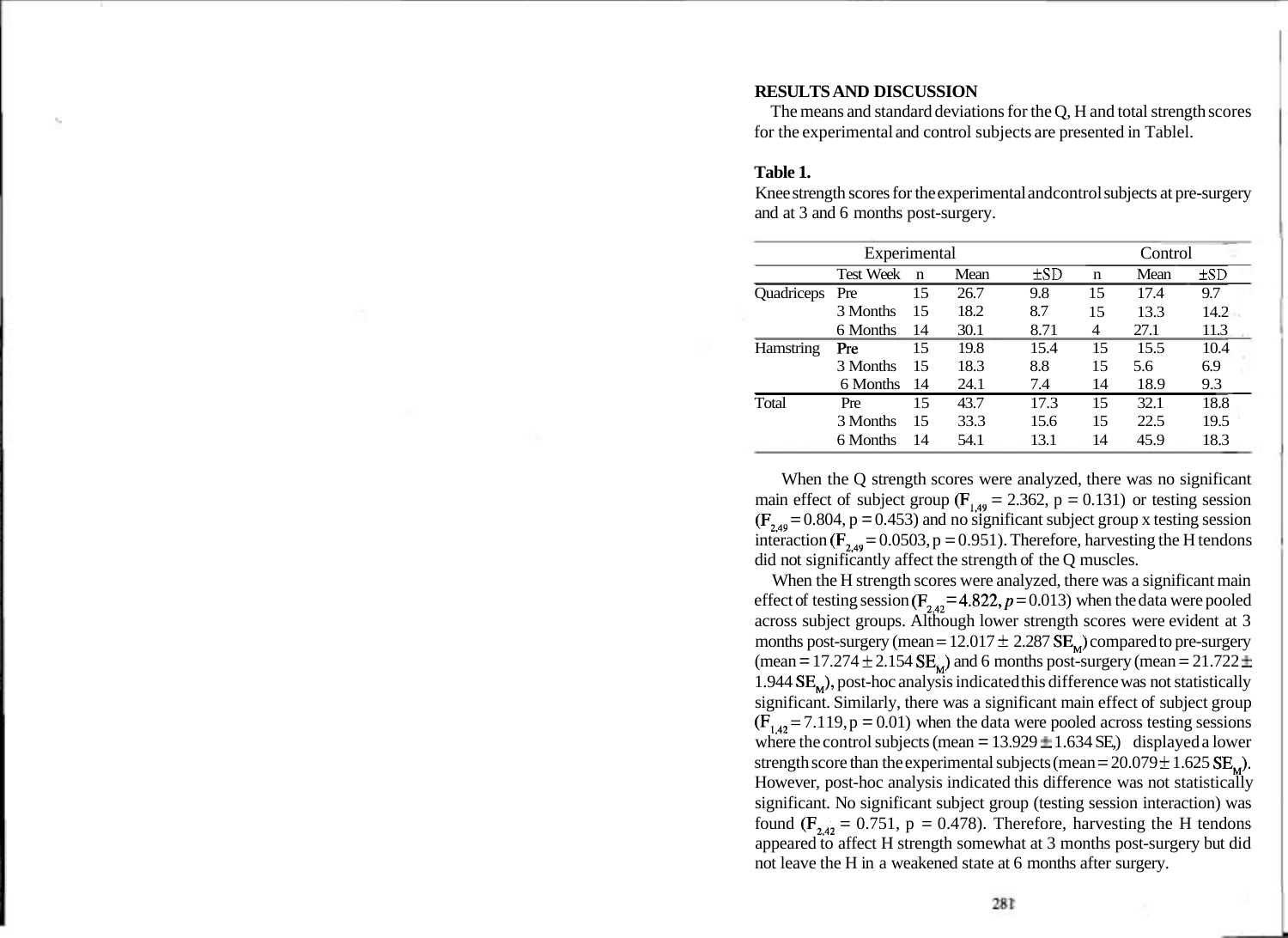When the strength scores of the Q and H were combined to provide total strength scores, there was no significant main effect of subject group  $(F_{\text{max}})$  $= 3.729$ ,  $p = 0.0629$ ) nor any subject group x testing session interaction  $(F_{2,16} = 0.108, p = 0.8977)$ . However, there was a significant main effect of testing session ( $F_{2,46}$  = 15.625, p < 0.0001) (Figure 1). Post-hoc analysis revealed that when the total strength scores for both subject groups were pooled, the strength score at 3 months post-surgery  $(27.4 \pm 3.57 \text{ SE}_{\text{M}})$  was significantly lower than that at pre-surgery  $(37.5 \pm 3.27 \text{ SE}_{\text{M}})$  and at 6 months post-surgery  $(51.1 \pm 3.26 \text{ SE}_\text{M})$ . Also, the strength score at 6 months postsurgery (51.1  $\pm$  3.26 SE<sub>M</sub>) was significantly higher than that at pre-surgery  $(37.5 \pm 3.27 \text{ SE})$  and at 3 months post-surgery  $(27.4 \pm 3.57 \text{ SE})$ . These results mirrored the trends reported for the H indicating that the harvesting procedure resulted in less overall strength at 3 months post-surgery. However, full strength was regained by 6 months post-surgery.



"Indicates a significant difference between 3 months post-surgery and presurgery and between 3 months post-surgery and 6 months post-surgery. #Indicates a significant difference between 6 months post-surgery and 3 <sup>I</sup> months post-surgery and 6 months post-surgery and pre-surgery.

Figure 1. Mean strength scores pooled across subject group for pre-surgery and at 3 and 6 months post-surgery.

The median IKDC grades obtained for the two subject groups are presented in Figure 2. A significant main effect of testing session on IKDC grade (experimental: H2 = 20.724,  $p \le 0.001$ ,: control: H2 = 26.808,  $p \le$ 0.001) was found where both subject groups rated their knee function significantly higher at 3 (experimental: median  $=$  3; control: median  $=$  3) and 6 (experimental: median  $= 3$ ; control: median  $= 3$ ) months post-surgery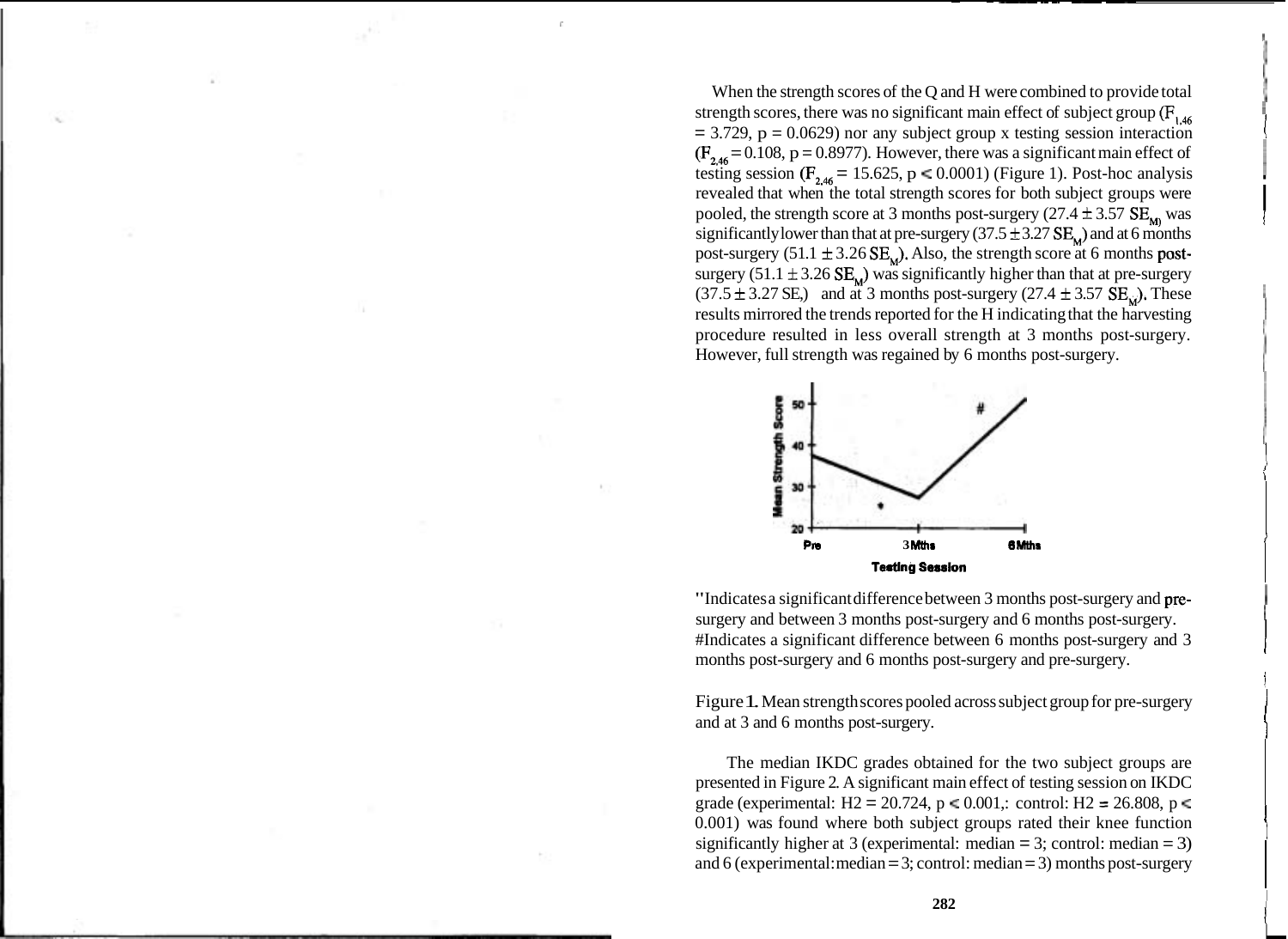compared to pre-surgery (experimental: median  $= 4$ ; control: median  $= 4$ ). As expected subjective knee function increased following surgery as the athletes had a clinically stable **knee** that was free from any other bony pathology. It was interesting to note that, although the experimental and control subjects showed no difference in overall grade at 3 months postsurgery, at 6 months post-surgery the experimental subjects rated their knee function higher than the control subjects. Therefore, combining the H tendon harvest with the ACL reconstructive procedure may have contributed to the lower overall grade reported by the control subjects.



\* Indicates a significant difference between 3 months post-surgery and presurgery and between 6 months post-surgery and pre-surgery for both the control and experimental subjects.

# The Median IKDC Grade is presented as  $1 = D$ ;  $2 = C$ ;  $3 = B$ ; and  $4 = A$ .

Figure 2. Median IKDC grades for the experimental and control subjects for pre-surgery and at 3 and 6 months post-surgery.

A significant negative correlation was found between the total strength score and the IKDC grade ( $r = -0.28$ ,  $p = 0.011$ ). The strength score from the Q and the H also showed a non-significant trend for a negative correlation with the IKDC grade (Q:  $r = -0.21$ ,  $p = 0.054$ ; H:  $r = -0.22$ ,  $p = 0.054$ ). Therefore, lower strength deficits were associated with higher subjective ratings of knee function.

#### **CONCLUSIONS**

From the results of this study it was concluded that Q and H strength was affected by harvesting the H tendons for use in ACL reconstruction irrespective of whether the tendon was harvested from the ACL injured or uninjured limb. The surrounding musculature of the knee was found to be weakened 3 months post-surgery. However, strength increased to a level